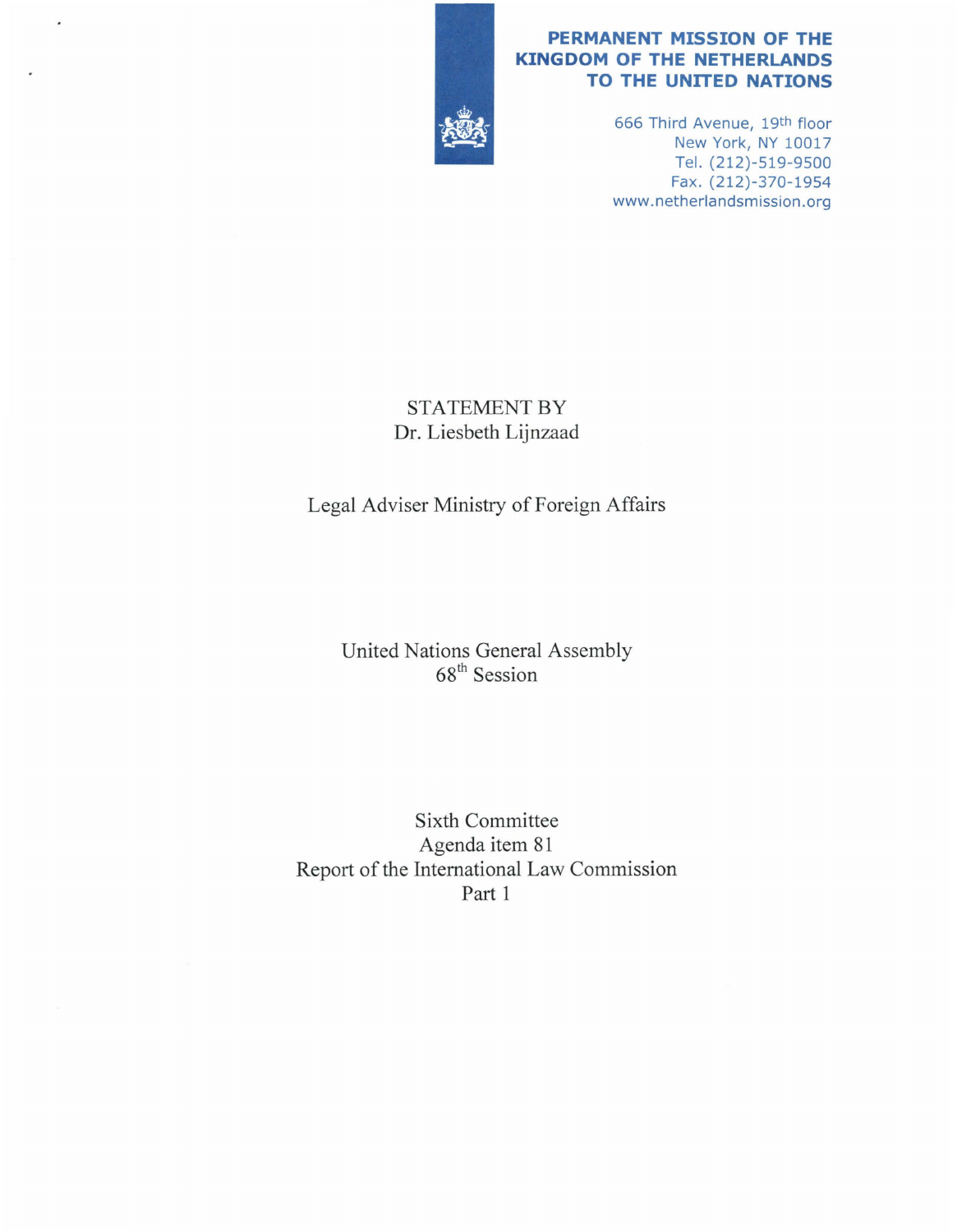## **PARTl**

### **Chapters** I - **V and XII**

#### Mr. Chairman,

1. Let me first of all congratulate the members of the ILC on their election to the Commission last year, especially those members who are new to the Commission. We wish them wisdom in their work on the codification and progressive development of international law.

## **Chapter IV (Expulsion of Aliens)**

Mr. Chairman,

- 2. I would like to tum to the topic of Expulsion of Aliens, which has been on the agenda of the ILC since 2004. The Netherlands notes the work of the Commission and the Special Rapporteur, Mr. Maurice Kamto, who presented his eightht report on this topic. We would like to commend the drafting committee for the draft articles and commentaries to those articles. The Netherlands will submit comments and observations to the draft articles in greater detail by the end of next year. Today I would like to take the opportunity to make some general remarks.
- 3. The Commission has examined state practice in this field very carefully, including international and national jurisprudence. Notwithstanding the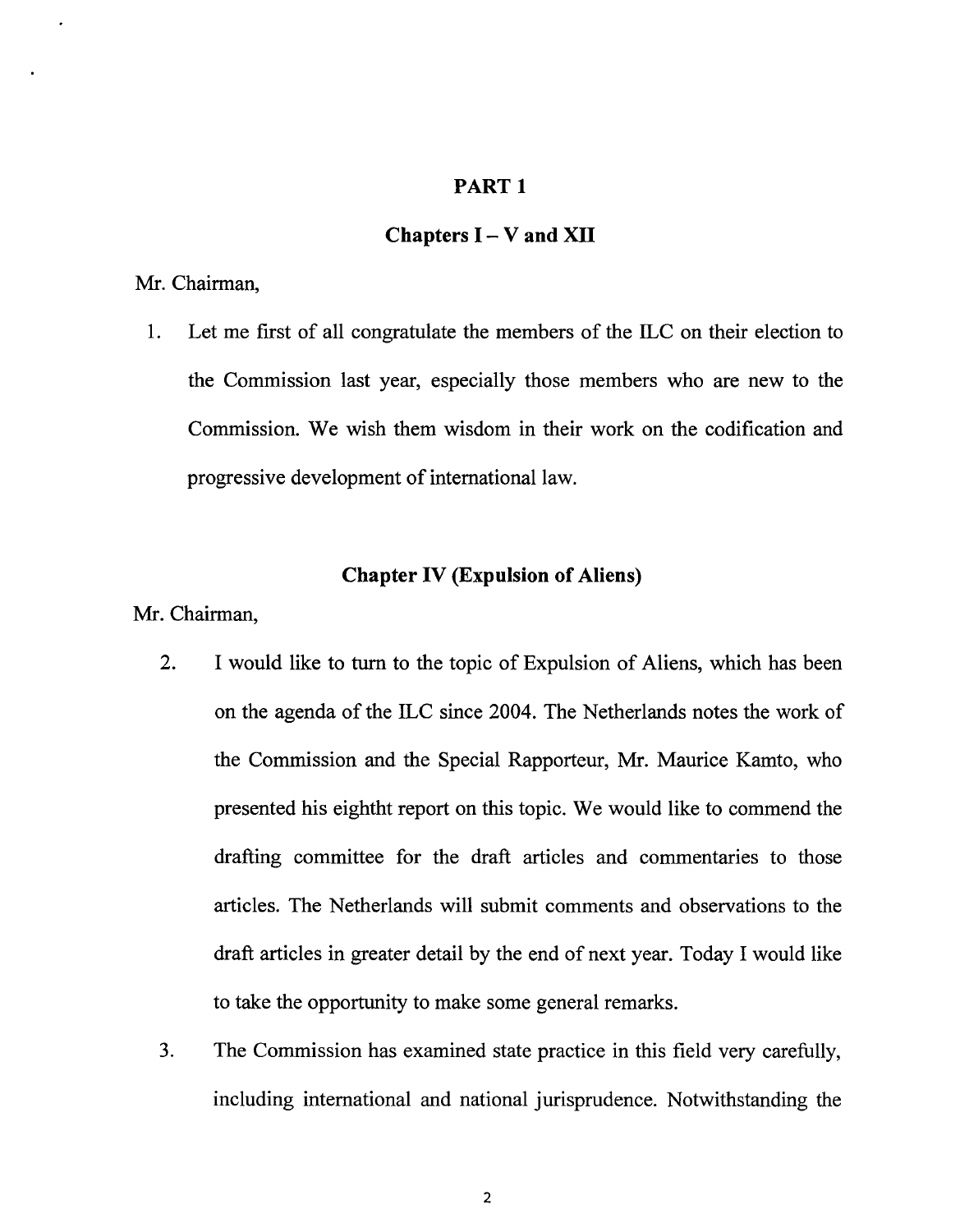fact that the Commission in some instances concluded on the absence of state practice, a choice seems to have been made to formulate draft articles. The Special Rapporteur has even stated that *'no other topic on the Commission's agenda for the past three quinquenniums has had a richer and more solid foundation for codification'.* Those draft articles must be considered progressive development of law instead of codifying state practice. This becomes apparent in draft articles 23 and 29 for example. We would seriously suggest the reconsideration of this approach.

- 4. Looking at the second paragraph of draft article 11 concerning disguised expulsion, we consider that it should be more clearly defined which acts can be attributed to a state and which acts cannot. Regard could be paid to, for instance, the case law of the European Court of Human Rights regarding the effective control doctrine. The fourth explanatory paragraph to draft article 24 already alludes to this case law.
- 5. Furthermore, draft article 14, first paragraph mentions the protection of human dignity as a separate human right. Since there is no clear definition of the substance of this right retaining only the second paragraph of this article, which calls for respect for human rights in

3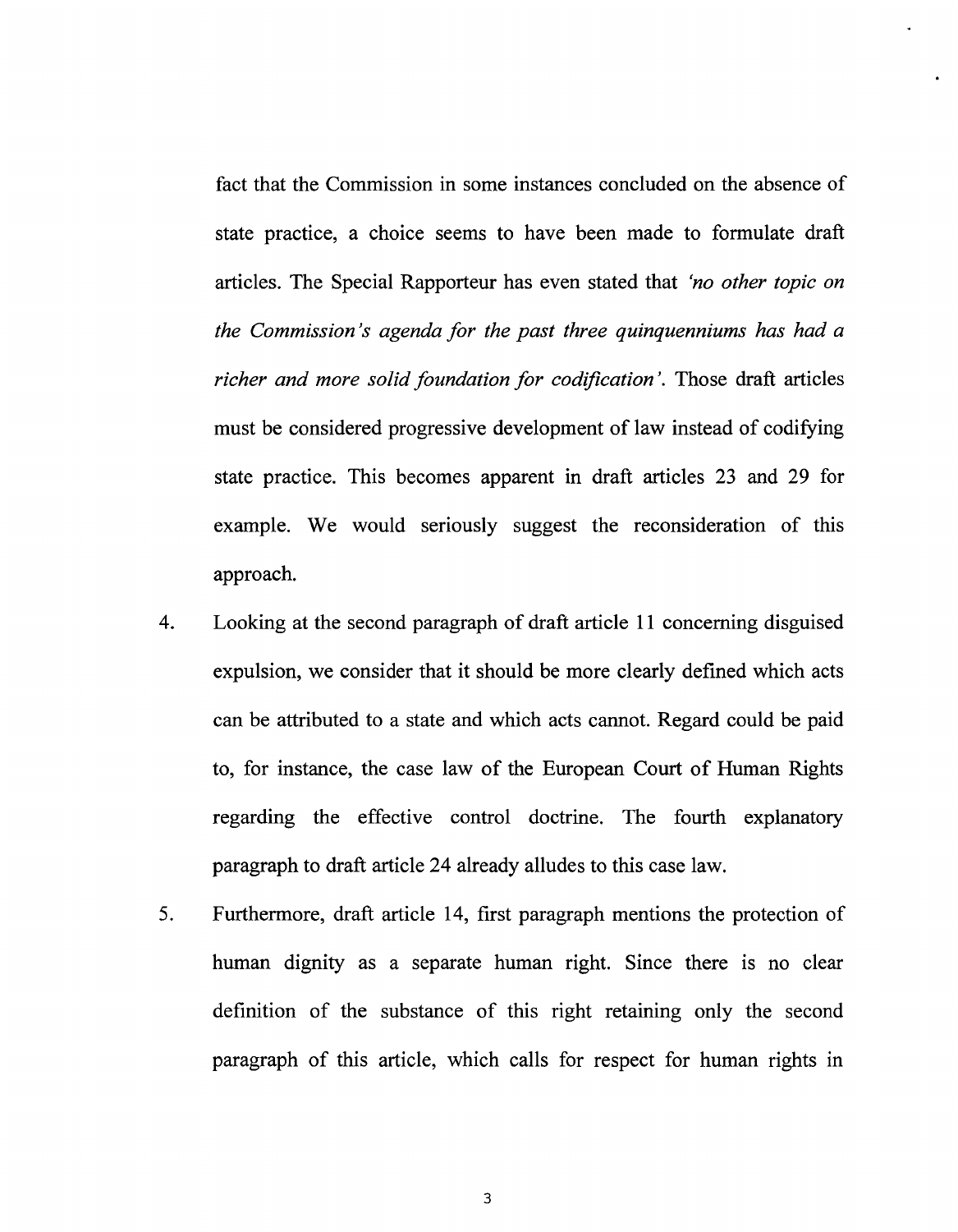general, would afford adequate protection. In our perspective, the first paragraph would then become redundant.

- 6. We would like to underscore the EU's statement concerning draft article 15, paragraph 1 that the inclusion of 'sexual orientation' as a separate non-discrimination ground should be considered. Alternatively, the explanatory text of this paragraph should emphasize that this aspect is covered by the ground 'sex' as it is interpreted by the UN Human Rights Committee.
- 7. My delegation would like to reiterate its concern that the ILC should not design a new human rights instrument, as these draft articles should reflect accepted principles of international law and the detail and nuance of these principles. We support the reformulation of these articles into 'best practices' or 'policy guidelines', and do not consider a set of draft articles to be appropriate.

### **Chapter V (Protection of Persons)**

Mr. Chairman,

8. Turning now to the Protection of Persons in disasters, I would like to commend the Commission with the result of their work so far, and the Special Rapporteur, Mr. Eduardo Valencia-Ospina, for his outstanding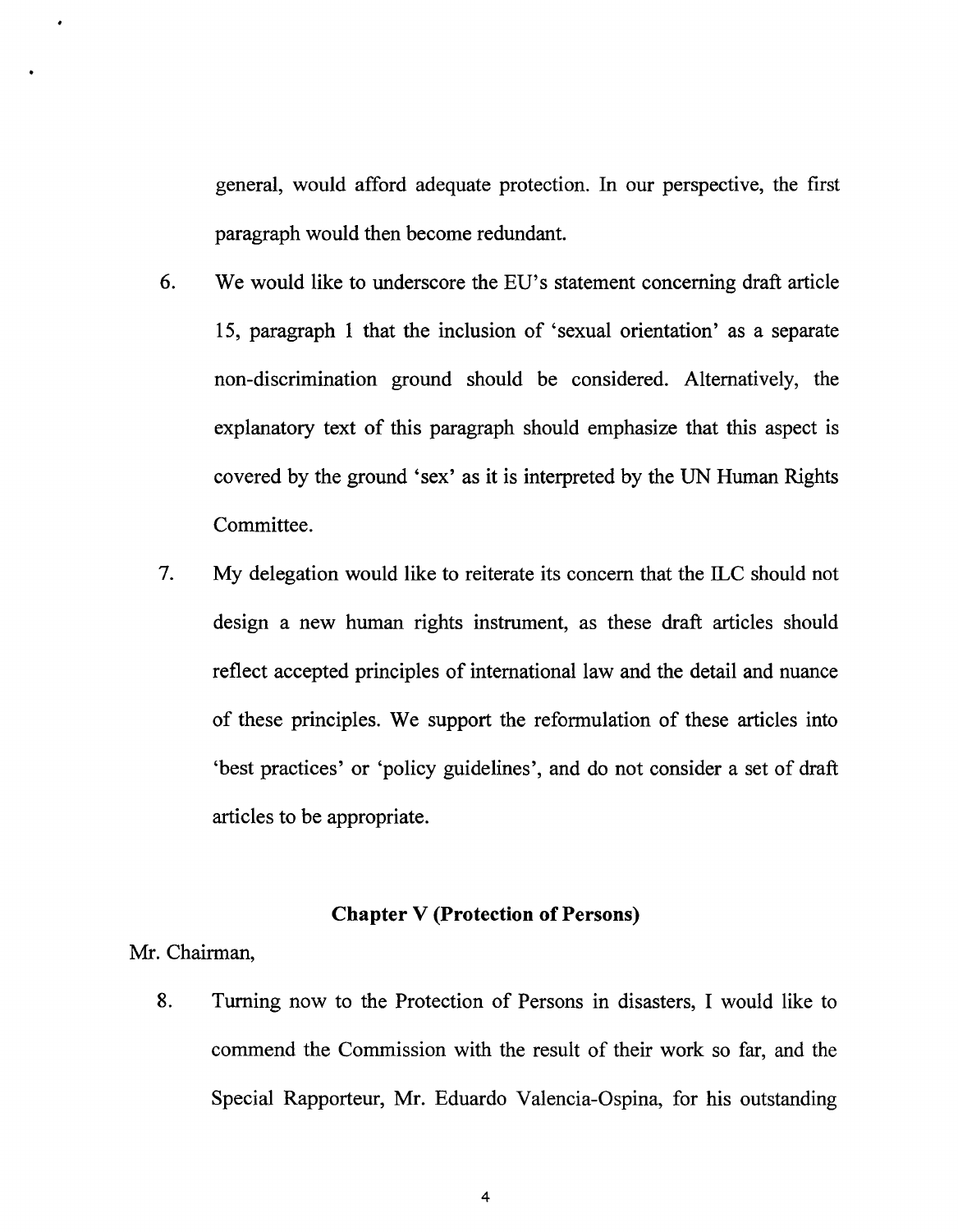contribution. The report usefully elaborates of the duty to cooperate as well as on the conditions for the provision of assistance and its duration.

- 9. The Special Rapporteur put forward a new draft article A concerning the Elaboration on the duty to cooperate. Even though there might be merit in more precise language on the duty to cooperate in relation to non-State actors as was suggested during the ILC debate, my delegation can agree with the current formulation of the draft article.
- 10. Concerning draft article 13 which contains conditions for the provision of assistance, I would like to note there is indeed a need to strike a balance between assistance offered in response to acute needs of victims and the responsibilities of the affected State. Such a balanced provision would allow for the refusal of aid that is not in conformity with accepted principles of humanitarian assistance, while avoiding arbitrary refusal of urgently needed aid by the affected State.
- 11. Also, in our view this article could place more emphasis on the need for the affected State to remove obstacles in national law that would hamper a speedy provision of assistance in disasters which exceeds the national capacity.
- **12.** Finally, with regard to the next steps that the Rapporteur proposes, my delegation would like to express some caution. In our view, an expansion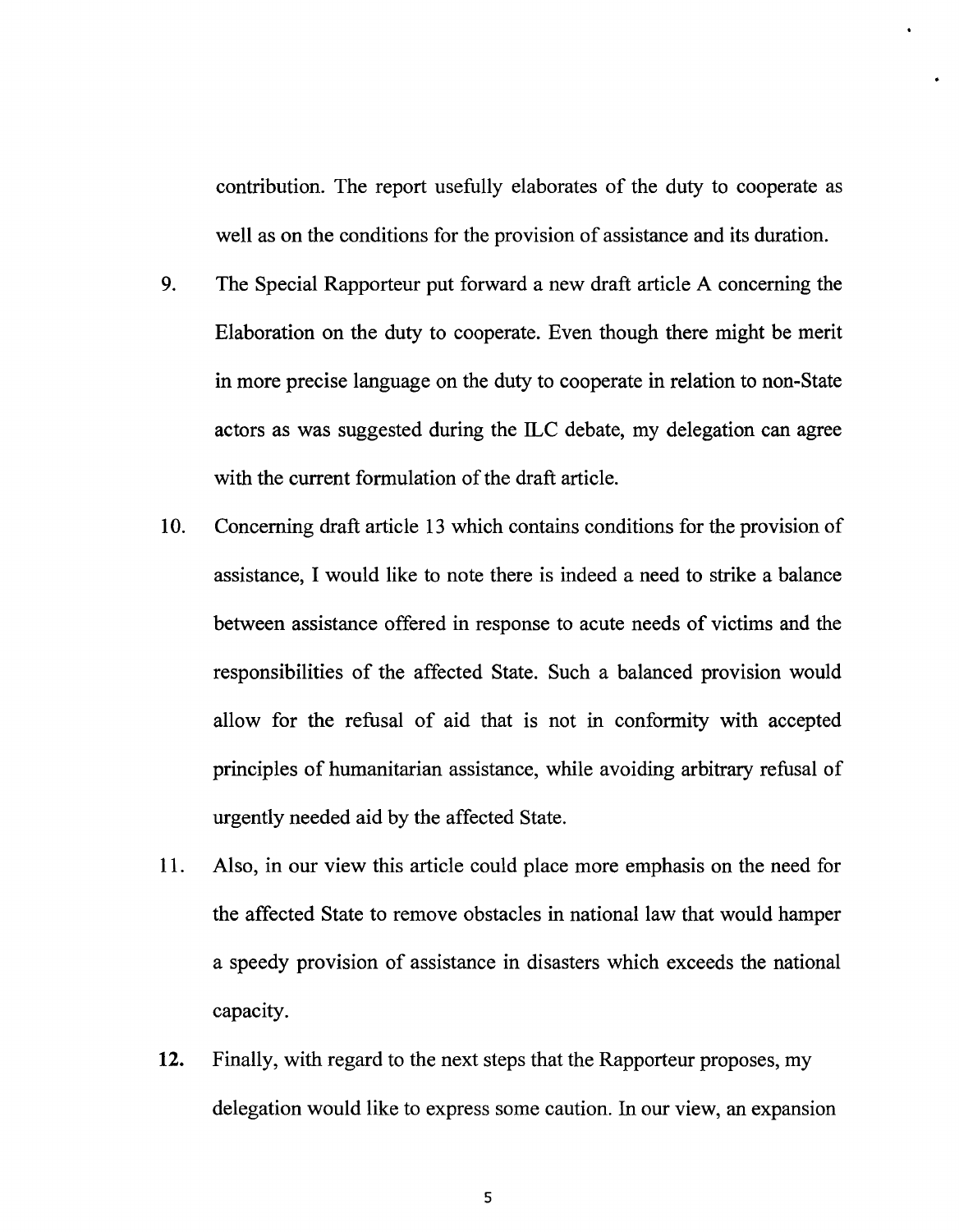of these draft articles to the notion of disaster risk reduction - although a very important topic in and of itself - may not be suitable for the purpose of the present study. As stated before, we prefer a set of articles that is narrow in scope, not addressing prevention or preparedness but rather focusing on the acute needs and protection of persons in the event of disasters. At the same time, we welcome the intention of the Rapporteur to elaborate on the protection of humanitarian assistance personnel, as this is an important concern during disasters. We look forward to his next report.

#### **Chapter XII - Decisions of the International Law Commission**

#### Mr. Chairman,

13. To conclude, some words concerning the other decisions and conclusions of the Commission as mentioned in Chapter XII of the rapport. My delegation is pleased with the detailed insight the Commission provided regarding its programme of work. While the transparency of the plan of work is admirable, we note that discussion of the long term plan goes largely unreported. Important as the selection of topics may be for the ILC, it is certainly no less important for States. We hope that the ILC will